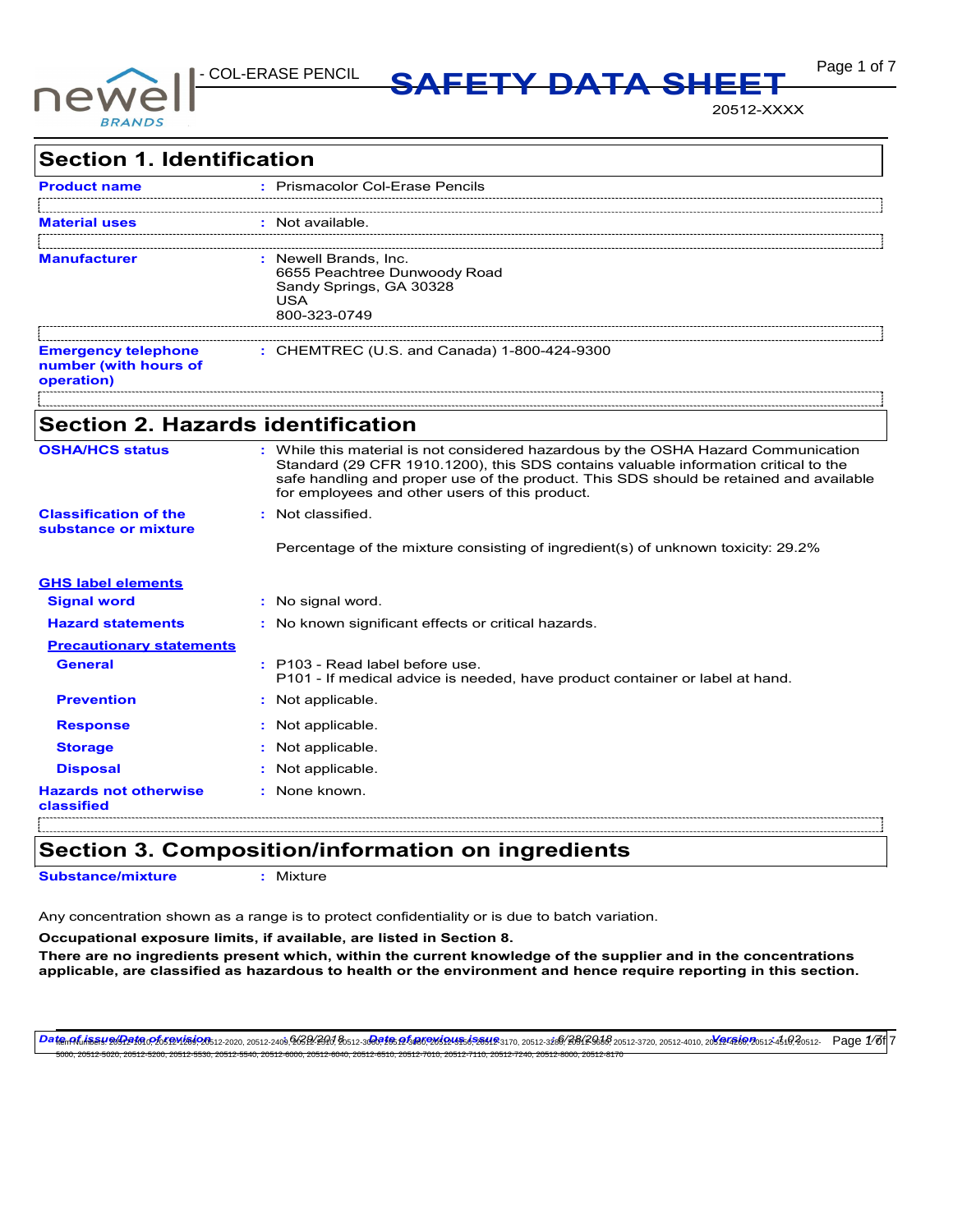## **Section 4. First aid measures**

#### Do not induce vomiting unless directed to do so by medical personnel. Get medical attention if adverse health effects persist or are severe. **:** Immediately flush eyes with plenty of water, occasionally lifting the upper and lower eyelids. Check for and remove any contact lenses. Get medical attention if irritation occurs. Flush contaminated skin with plenty of water. Get medical attention if irritation develops. **:** Wash clothing before reuse. Get medical attention if adverse health effects persist or are severe. **: Eye contact Skin contact Inhalation Ingestion : Description of necessary first aid measures**

## **Most important symptoms/effects, acute and delayed**

## **Potential acute health effects**

| <b>Eve contact</b>                  | : No known significant effects or critical hazards. |
|-------------------------------------|-----------------------------------------------------|
| <b>Inhalation</b>                   | : No known significant effects or critical hazards. |
| <b>Skin contact</b>                 | : No known significant effects or critical hazards. |
| <b>Ingestion</b>                    | : No known significant effects or critical hazards. |
| <b>Over-exposure signs/symptoms</b> |                                                     |
| <b>Eve contact</b>                  | : No specific data.                                 |
| <b>Inhalation</b>                   | : No specific data.                                 |
| <b>Skin contact</b>                 | : No specific data.                                 |
| <b>Ingestion</b>                    | : No specific data.                                 |
|                                     |                                                     |

### **Indication of immediate medical attention and special treatment needed, if necessary**

| <b>Notes to physician</b>         | : Treat symptomatically. Contact poison treatment specialist immediately if large<br>quantities have been ingested or inhaled. |  |
|-----------------------------------|--------------------------------------------------------------------------------------------------------------------------------|--|
| <b>Specific treatments</b>        | : No specific treatment.                                                                                                       |  |
| <b>Protection of first-aiders</b> | No action shall be taken involving any personal risk or without suitable training.                                             |  |

### **See toxicological information (Section 11)**

## **Section 5. Fire-fighting measures**

| <b>Extinguishing media</b>                               |                                                                                                                                                                                                   |
|----------------------------------------------------------|---------------------------------------------------------------------------------------------------------------------------------------------------------------------------------------------------|
| <b>Suitable extinguishing</b><br>media                   | : Use an extinguishing agent suitable for the surrounding fire.                                                                                                                                   |
| Unsuitable extinguishing<br>media                        | : None known.                                                                                                                                                                                     |
| <b>Specific hazards arising</b><br>from the chemical     | : No specific fire or explosion hazard.                                                                                                                                                           |
| <b>Hazardous thermal</b><br>decomposition products       | Decomposition products may include the following materials:<br>carbon dioxide<br>carbon monoxide<br>metal oxide/oxides                                                                            |
| <b>Special protective actions</b><br>for fire-fighters   | Promptly isolate the scene by removing all persons from the vicinity of the incident if<br>there is a fire. No action shall be taken involving any personal risk or without suitable<br>training. |
| <b>Special protective</b><br>equipment for fire-fighters | Fire-fighters should wear appropriate protective equipment and self-contained breathing<br>apparatus (SCBA) with a full face-piece operated in positive pressure mode.                            |
|                                                          |                                                                                                                                                                                                   |

<del>Dat@nALiSSY20A2f0</del>nPh5fBM2502b12-2020, 20512-2409,96SB2:2H0AB0512-3**GR165.p25802b5926556358412**8170, 20512-3266(BB12SB68 20512-3720, 20512-4010, 20**592560**20512-45t0,20512-461020512-45t0,20512-45t0,20512-Bage 2/8f|7 5000, 20512-5020, 20512-5200, 20512-5530, 20512-5540, 20512-6000, 20512-6040, 20512-6510, 20512-7010, 20512-7110, 20512-7240, 20512-8000, 20512-8170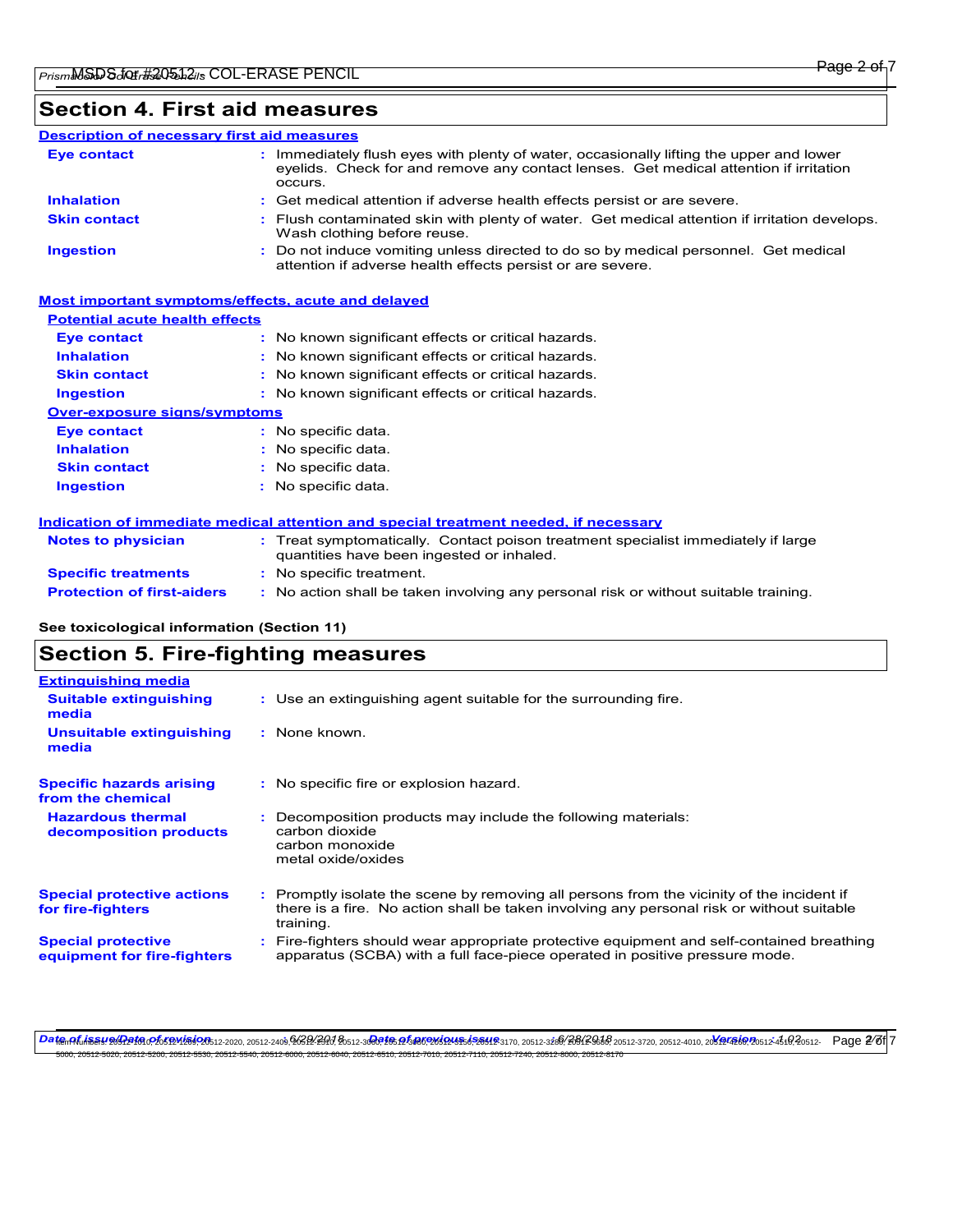## **Section 6. Accidental release measures**

|                                                                                                  | Personal precautions, protective equipment and emergency procedures            |  |
|--------------------------------------------------------------------------------------------------|--------------------------------------------------------------------------------|--|
| For non-emergency<br>personnel                                                                   | : No special measures are required.                                            |  |
|                                                                                                  | <b>For emergency responders</b> : No special measures required.                |  |
| <b>Environmental precautions</b><br><b>Methods and materials for containment and cleaning up</b> | : No special measures are required.                                            |  |
| <b>Small spill</b>                                                                               | : Dispose of according to all federal, state and local applicable regulations. |  |
| <b>Large spill</b>                                                                               | : Dispose of according to all federal, state and local applicable regulations. |  |
| Section 7. Handling and storage                                                                  |                                                                                |  |

| <b>Precautions for safe handling</b>             |                                                                                                 |  |
|--------------------------------------------------|-------------------------------------------------------------------------------------------------|--|
| <b>Protective measures</b>                       | : Do not ingest. Avoid contact with eyes, skin and clothing. Wash thoroughly after<br>handling. |  |
| <b>Advice on general</b><br>occupational hygiene | : Not applicable                                                                                |  |

#### **Conditions for safe storage, : Not applicable including any incompatibilities**

# **Section 8. Exposure controls/personal protection**

| <b>Control parameters</b><br><b>Occupational exposure limits</b> |                                                                                                         |  |
|------------------------------------------------------------------|---------------------------------------------------------------------------------------------------------|--|
|                                                                  |                                                                                                         |  |
|                                                                  |                                                                                                         |  |
| <b>Appropriate engineering</b><br><b>controls</b>                | : Good general ventilation should be sufficient to control worker exposure to airborne<br>contaminants. |  |
| <b>Environmental exposure</b><br>controls                        | : Not applicable                                                                                        |  |
| <b>Individual protection measures</b>                            |                                                                                                         |  |
| <b>Hygiene measures</b>                                          | : Not applicable                                                                                        |  |
| <b>Eye/face protection</b>                                       | : Not applicable                                                                                        |  |
| <b>Skin protection</b>                                           |                                                                                                         |  |
| <b>Hand protection</b>                                           | : Not applicable                                                                                        |  |

| .                             | .                |
|-------------------------------|------------------|
| <b>Body protection</b>        | : Not applicable |
| <b>Other skin protection</b>  | : Not applicable |
| <b>Respiratory protection</b> | : Not applicable |

# **Section 9. Physical and chemical properties**

| <b>Appearance</b>     |                    |
|-----------------------|--------------------|
| <b>Physical state</b> | : Solid.           |
| Color                 | $:$ Not available. |
| Odor                  | $:$ Not available. |
| <b>Odor threshold</b> | $:$ Not available. |
| рH                    | : Not available.   |
| <b>Melting point</b>  | $:$ Not available. |
| <b>Boiling point</b>  | : Not available.   |
|                       |                    |

<del>Dat@nALiSSY20A2f0</del>nPh5fBM2502b12-2020, 20512-2409,96SB2:2H0AB0512-3**GR165.p258026384526312**9370, 20512-3266(BB12Sb88 20512-3720, 20512-4010, 20**812456**920512-456(B20512-4 **Page 3/81**7 5000, 20512-5020, 20512-5200, 20512-5530, 20512-5540, 20512-6000, 20512-6040, 20512-6510, 20512-7010, 20512-7110, 20512-7240, 20512-8000, 20512-8170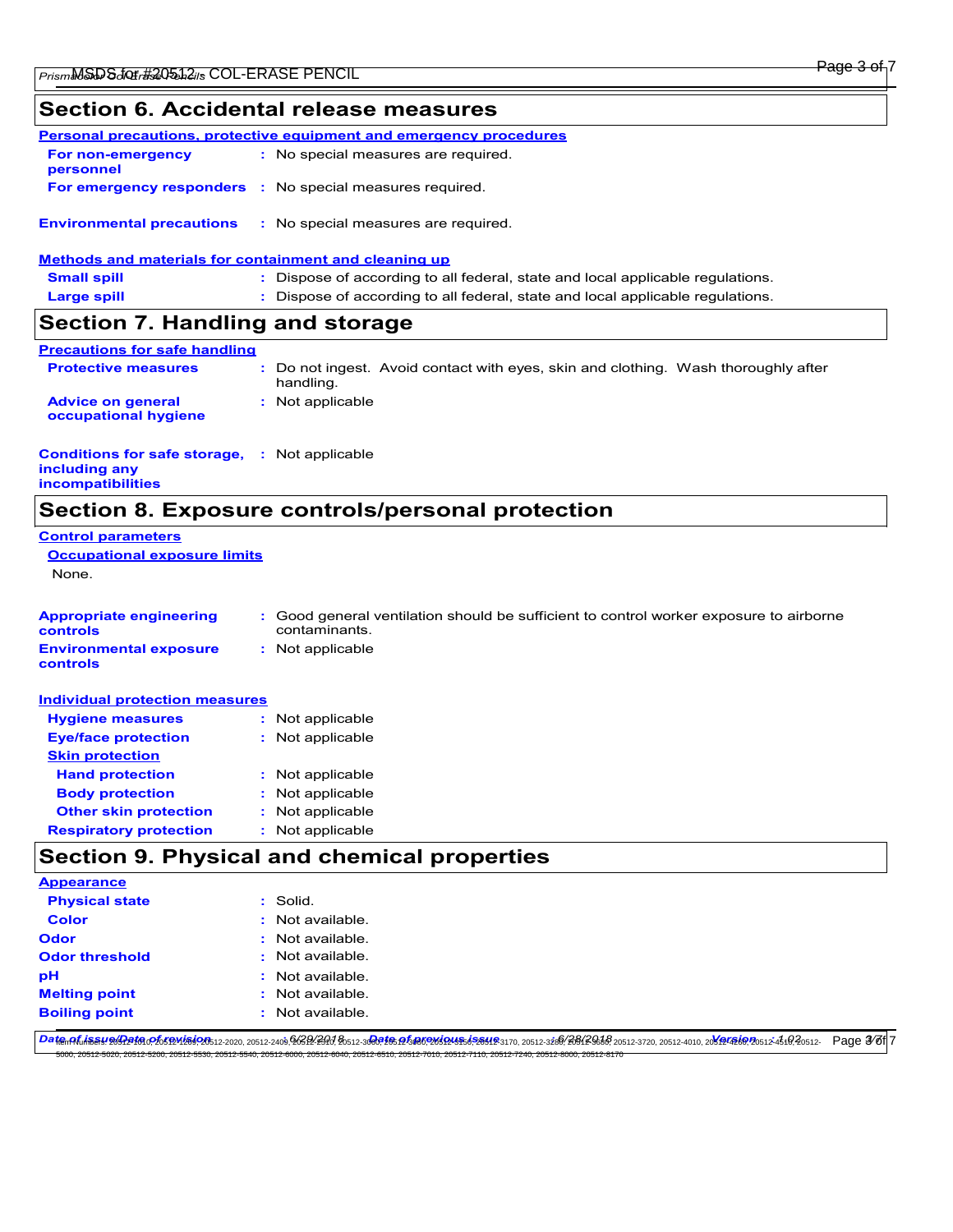# **Section 9. Physical and chemical properties**

| <b>Flash point</b>                                |   | Not available. |
|---------------------------------------------------|---|----------------|
| <b>Burning time</b>                               |   | Not available  |
| <b>Burning rate</b>                               |   | Not available  |
| <b>Evaporation rate</b>                           |   | Not available  |
| <b>Flammability (solid, gas)</b>                  |   | Not available  |
| Lower and upper explosive<br>(flammable) limits   |   | Not available. |
| <b>Vapor pressure</b>                             | t | Not available. |
| <b>Vapor density</b>                              |   | Not available. |
| <b>Relative density</b>                           |   | Not available. |
| <b>Solubility</b>                                 |   | Not available  |
| <b>Solubility in water</b>                        |   | Not available. |
| <b>Partition coefficient: n-</b><br>octanol/water |   | Not available  |
| <b>Auto-ignition temperature</b>                  | ÷ | Not available. |
| <b>Decomposition temperature</b>                  | ÷ | Not available. |
| <b>SADT</b>                                       | ٠ | Not available. |
| <b>Viscosity</b>                                  | t | Not available. |
| <b>Aerosol product</b>                            |   |                |

| <b>Section 10. Stability and reactivity</b>  |                                                                                                           |  |
|----------------------------------------------|-----------------------------------------------------------------------------------------------------------|--|
| <b>Reactivity</b>                            | : No specific test data related to reactivity available for this product or its ingredients.              |  |
| <b>Chemical stability</b>                    | : The product is stable.                                                                                  |  |
| <b>Possibility of hazardous</b><br>reactions | : Under normal conditions of storage and use, hazardous reactions will not occur.                         |  |
| <b>Conditions to avoid</b>                   | : No specific data.                                                                                       |  |
| <b>Incompatible materials</b>                | No specific data.                                                                                         |  |
| <b>Hazardous decomposition</b><br>products   | : Under normal conditions of storage and use, hazardous decomposition products should<br>not be produced. |  |

# **Section 11. Toxicological information**

### **Information on toxicological effects**

### **Acute toxicity**

 $\mathsf{r}$ 

No known significant effects or critical hazards.

### **Irritation/Corrosion**

No known significant effects or critical hazards.

### **Sensitization**

No known significant effects or critical hazards.

#### **Mutagenicity**

No known significant effects or critical hazards.

### **Carcinogenicity**

No known significant effects or critical hazards.

### **Reproductive toxicity**

<del>Dat@nALiSSY20A2f0</del>nPh5fBM2502b12-2020, 20512-2409,96SB2:2H0AB0512-3**GR165.p258026384526312**9370, 20512-3266(BB12Sb86 20512-3720, 20512-4010, 20**812456**920512-456(20512- Page 476f 7

.<br>50, 20512-5540, 20512-6000, 20512-6040, 20512-6510, 20512-7010, 20512-7110, 20512-7240, 20512-6000, 20512-8170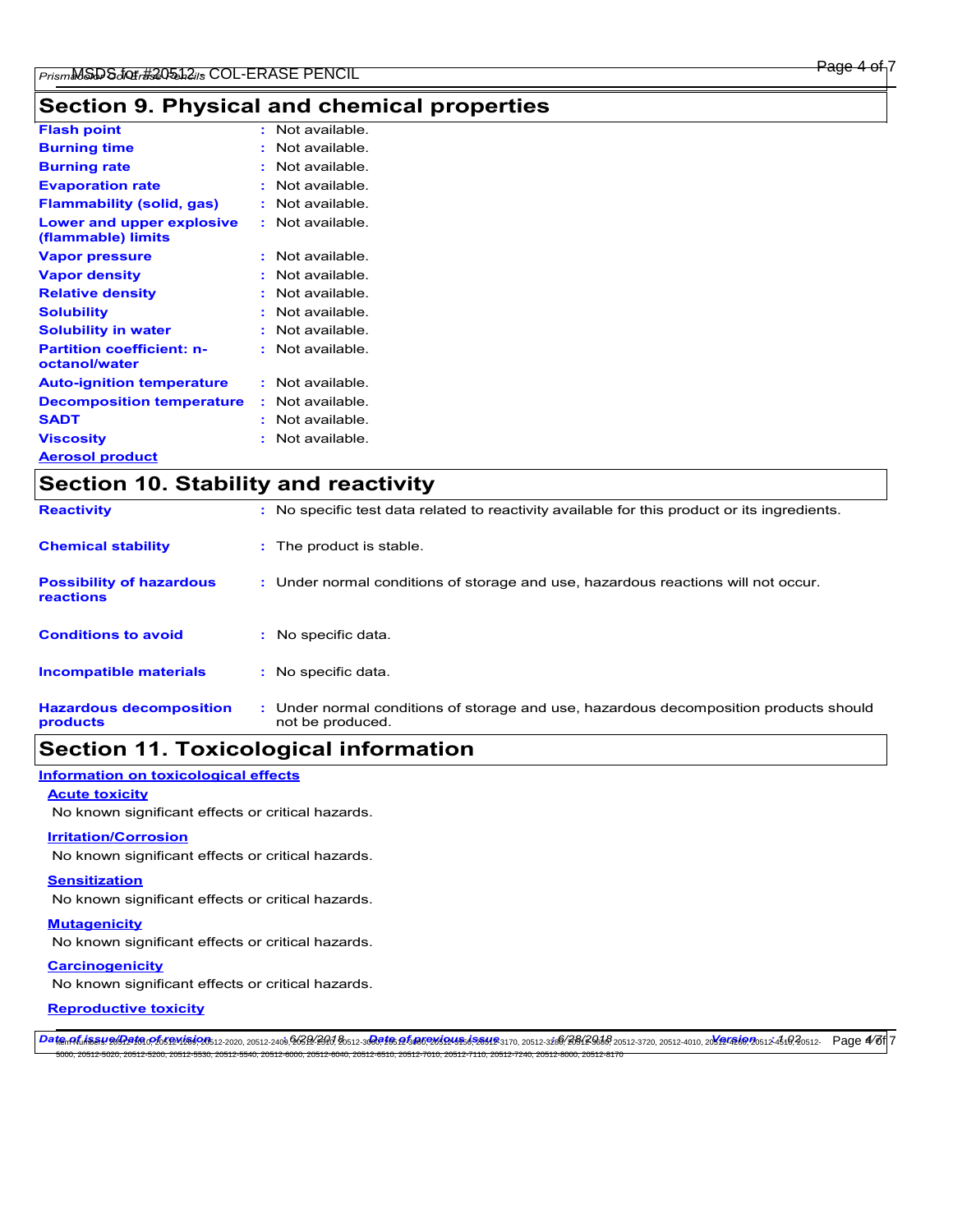## **Section 11. Toxicological information**

No known significant effects or critical hazards.

### **Teratogenicity**

No known significant effects or critical hazards.

**Specific target organ toxicity (single exposure)** No known significant effects or critical hazards.

**Specific target organ toxicity (repeated exposure)**

No known significant effects or critical hazards.

### **Aspiration hazard**

No known significant effects or critical hazards.

| Information on the likely | : Not available. |
|---------------------------|------------------|
| routes of exposure        |                  |

|                            | <u>Delaved and immediate effects and also chronic effects from short and long term exposure</u> |  |
|----------------------------|-------------------------------------------------------------------------------------------------|--|
| <b>Chart torm ovnocura</b> |                                                                                                 |  |

| <b>SHOLL LEFTILE BADOSULE</b>           |                                                     |  |  |  |
|-----------------------------------------|-----------------------------------------------------|--|--|--|
| <b>Potential immediate</b><br>effects   | $:$ Not available.                                  |  |  |  |
| <b>Potential delayed effects</b>        | : Not available.                                    |  |  |  |
| Long term exposure                      |                                                     |  |  |  |
| <b>Potential immediate</b><br>effects   | : Not available.                                    |  |  |  |
| <b>Potential delayed effects</b>        | : Not available.                                    |  |  |  |
| <b>Potential chronic health effects</b> |                                                     |  |  |  |
| General                                 | : No known significant effects or critical hazards. |  |  |  |
| <b>Carcinogenicity</b>                  | : No known significant effects or critical hazards. |  |  |  |
| <b>Mutagenicity</b>                     | : No known significant effects or critical hazards. |  |  |  |
| <b>Teratogenicity</b>                   | : No known significant effects or critical hazards. |  |  |  |
| <b>Developmental effects</b>            | : No known significant effects or critical hazards. |  |  |  |
| <b>Fertility effects</b>                | : No known significant effects or critical hazards. |  |  |  |
|                                         |                                                     |  |  |  |

## **Numerical measures of toxicity**

**Acute toxicity estimates**

No known significant effects or critical hazards.

# **Section 12. Ecological information**

#### **Toxicity**

No known significant effects or critical hazards.

#### **Persistence and degradability**

No known significant effects or critical hazards.

#### **Bioaccumulative potential**

There are no data available on the mixture itself.

**Other adverse effects :** No known significant effects or critical hazards.

<del>Dat@nALiSSY20A2f0</del>nPh5fBM2502b12-2020, 20512-2409,96SB2:2H0AB0512-3**GR165.p2580E26368F26412**3170, 20512-3266(BB1/SG6BAS 20512-3720, 20512-4010, 20**812456**P20512-456(B20512-4 **Page 5/81**7 5000, 20512-5020, 20512-5200, 20512-5530, 20512-5540, 20512-6000, 20512-6040, 20512-6510, 20512-7010, 20512-7110, 20512-7240, 20512-8000, 20512-8170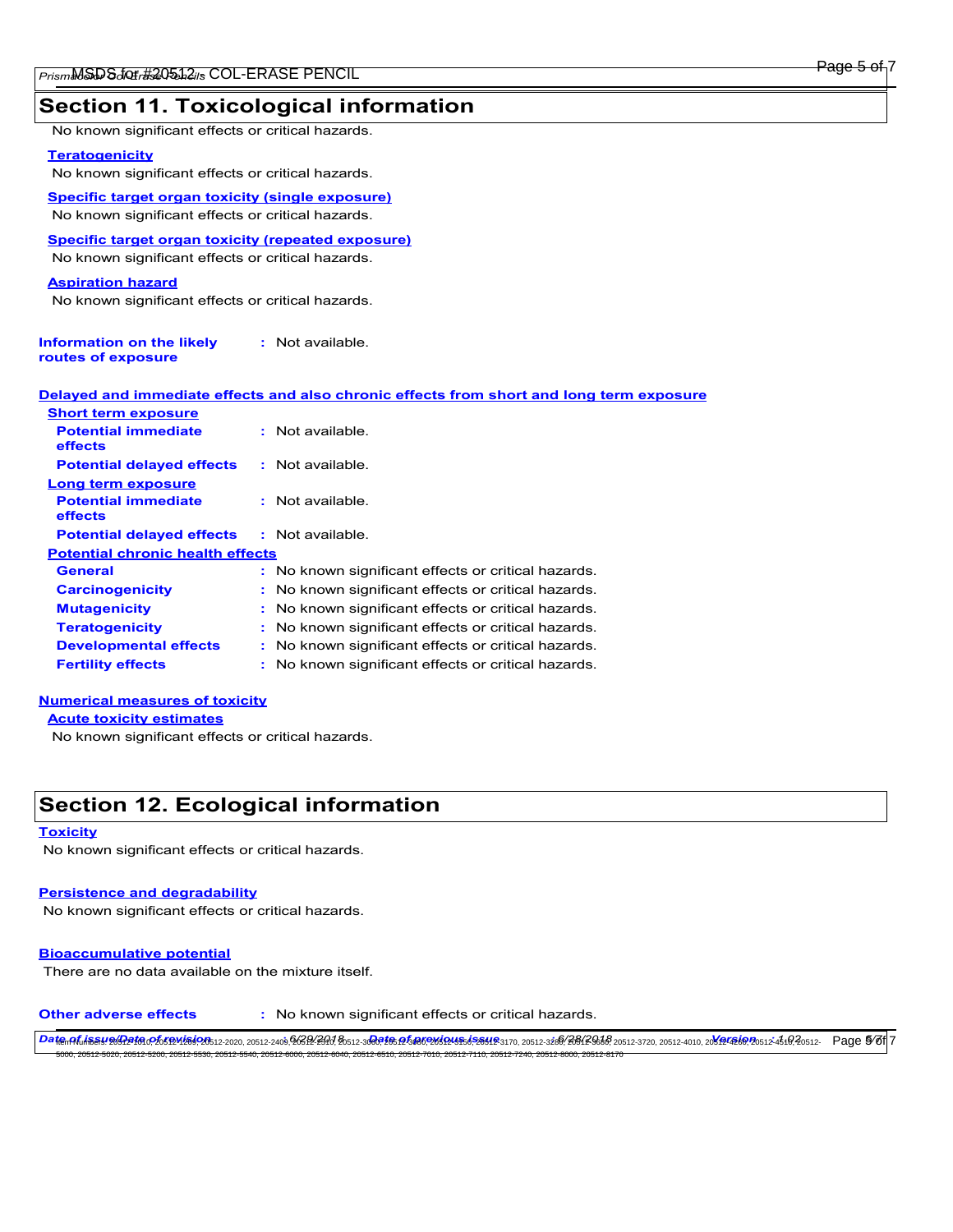# **Section 13. Disposal considerations**

The generation of waste should be avoided or minimized wherever possible. Disposal of this product, solutions and any by-products should at all times comply with the requirements of environmental protection and waste disposal legislation and any regional local authority requirements. Dispose of surplus and non-recyclable products via a licensed waste disposal contractor. Waste should not be disposed of untreated to the sewer unless fully compliant with the requirements of all authorities with jurisdiction. Waste packaging should be recycled. Incineration or landfill should only be considered when recycling is not feasible. This material and its container must be disposed of in a safe way. Empty containers or liners may retain some product residues. Avoid dispersal of spilled material and runoff and contact with soil, waterways, drains and sewers. **Disposal methods :**

## **Section 14. Transport information**

|                                      | <b>DOT</b><br><b>Classification</b> | <b>TDG</b><br><b>Classification</b> | <b>Mexico</b><br><b>Classification</b> | <b>IMDG</b>    | <b>IATA</b>    |
|--------------------------------------|-------------------------------------|-------------------------------------|----------------------------------------|----------------|----------------|
| <b>UN</b> number                     | Not regulated.                      | Not regulated.                      | Not regulated.                         | Not regulated. | Not regulated. |
| <b>UN proper</b><br>shipping name    |                                     | -                                   | $\overline{\phantom{a}}$               |                |                |
| <b>Transport</b><br>hazard class(es) |                                     | -                                   | -                                      |                |                |
| <b>Packing group</b>                 | $\overline{a}$                      | $\overline{\phantom{a}}$            | $\overline{\phantom{a}}$               |                |                |
| <b>Environmental</b><br>hazards      | l No.                               | No.                                 | No.                                    | No.            | No.            |
| <b>Additional</b><br>information     |                                     | -                                   | -                                      |                |                |

Special precautions for user : Transport within user's premises: always transport in closed containers that are upright and secure. Ensure that persons transporting the product know what to do in the event of an accident or spillage.

# **Section 15. Regulatory information**

**U.S. Federal regulations : United States inventory (TSCA 8b)**: All components are listed or exempted.

## **SARA 311/312**

**Classification :** Not applicable.

## **Composition/information on ingredients**

No products were found.

## **California Prop. 65**

This product does not contain Chemicals known to State of California to cause cancer, birth defects, or reproductive harm.

## **Canada**

Class D-2A: Material causing other toxic effects (Very toxic). **:**

- **WHMIS (Canada) Canadian lists Canadian NPRI CEPA Toxic substances :**
	- None of the components are listed. **:**
	- : None of the components are listed.
- **Canada inventory :** All components are listed or exempted.

<del>Dat@nALiSSY20A2f0</del>nPh5fBM2502b12-2020, 20512-2409,96SB2:2H0AB0512-3**GR165.p258026384526312**9370, 20512-3266(BB12Sb86 20512-3720, 20512-4010, 20**812456**920512-456(B20512- Page @76|7 5000, 20512-5020, 20512-5200, 20512-5530, 20512-5540, 20512-6000, 20512-6040, 20512-6510, 20512-7010, 20512-7110, 20512-7240, 20512-8000, 20512-8170